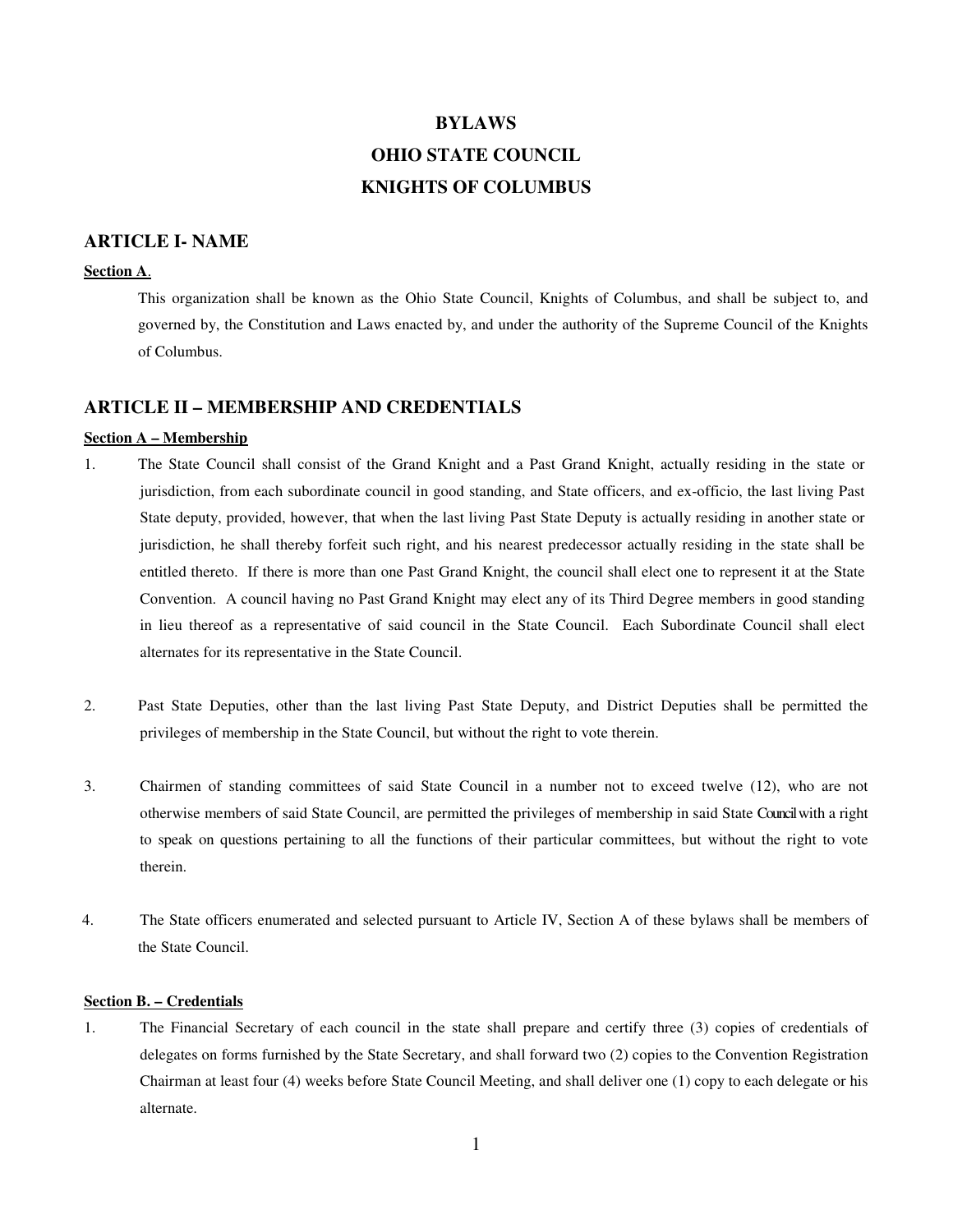- 2. The delegates or, in their absence, the alternates shall present same to the Convention Registration Desk at the time of registration, to be delivered to the State Secretary.
- 3. The delegates must present their current third degree membership card to be admitted to any business session.

## **Section C. – Roll Call of Delegates**

 The State Secretary shall prepare a roll of the names of all delegates and alternates on the credentials presented to him prior to the calling to order of the meeting of the State Council, and said roll shall be the roll of said State Council until the committee on Credentials Report has been submitted, and the permanent roll has been determined by the action of the state council on said report.

#### **Section D. – Hearing Before the Committee on Credentials**

In case of a contest on the credentials of any representative or alternate, one (1) member on each side may appear and present evidence and arguments before the committee. Each shall be allowed five (5) minutes for arguments, except by permission of the committee.

#### **Section E. – Councils Failing To Pay Assessments Not Entitled To Representation**

Councils in arrears to the State or Supreme Councils for duly levied assessments shall be reported by the State Secretary to the Credentials Committee at the Annual Meeting. Unless the council delegates can offer satisfactory proof of payment, the Credential Committee shall recommend that the delegation not be seated for the Annual Meeting.

# **ARTICLE III – MEETINGS**

## **Section A.**

- 1. The State Council shall be convened annually between the first day of April to and including the first day of June in each year by the State Deputy for the election of Officers and for the transaction of such business and the enactment of such rules and regulations as may be consistent with the charter and laws of the Supreme Council. No Law, Rule or Regulation adopted by a State Council shall become operative until approved by the Supreme Council Board of Directors.
- 2. A quorum shall be no less than the equivalent of all of the councils in the State of Ohio, less the inactive councils, and less councils who are delinquent in state per capita. The number of councils in good standing shall be divided by three revealing the number of delegates required for the quorum.
- 3. The Supreme Knight may call a special session of State Council, by and with the consent of a majority of the Supreme Officers.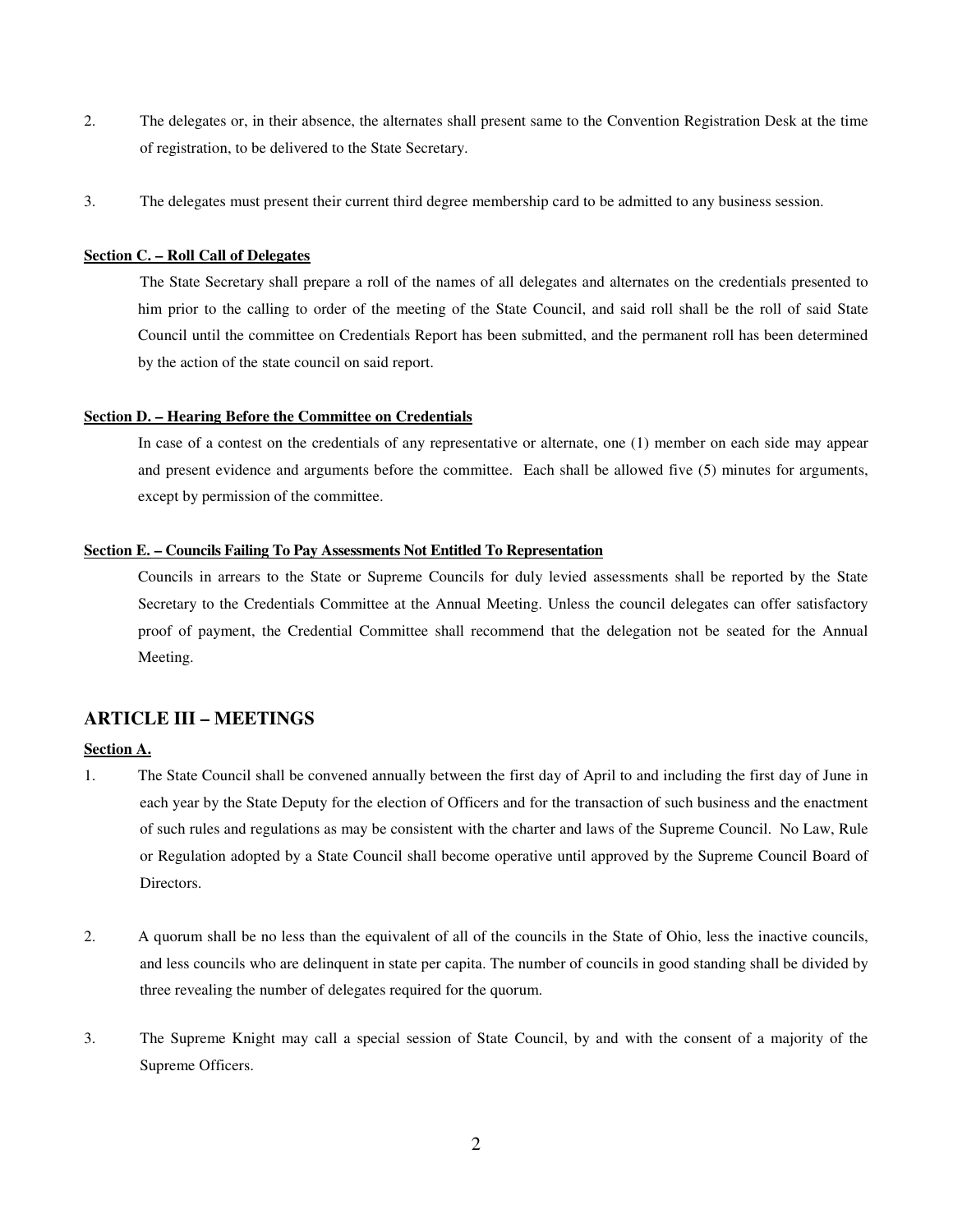## **Section B. – Manner Conducted, Whom Admitted**

All official business sessions of the State Council shall be conducted in the third section and shall be open to all Third Degree members in good standing.

#### **Section C. – Time and Place**

 The State Council shall fix the date and place of the meeting for the succeeding year; upon its failure to do so, the State officers shall fix the date and place. If for any reason it becomes impossible to hold it at the time or place announced, the State Secretary will send written notice to all councils of the change, at least sixty (60) days prior thereto. The State Deputy will appoint the next year's Convention Chairman at the Annual Meeting.

#### **Section D. – Session Committees**

 The Sessional Committees of the State Council shall be; Resolutions, Audit, Credentials, Assistant Wardens, Elections/Tellers, Good of the Order, Annual Meeting Minutes, and Bylaws.

# **ARTICLES IV – OFFICERS**

#### **Section A.**

- 1. State Council Shall elect by ballot from the membership at large a State Deputy, State Secretary, State Treasurer, State Advocate and State Warden and representatives and alternates to the Supreme Council.
- 2. The Immediate Past State Deputy shall be an ex-officio officer of the State Council with voice and vote.
- 3. A State Chaplain shall be appointed by the State Officers with the consent and approval of the Ordinary of the diocese to which he is assigned.
- 4. Officers of State Council shall hold office for a term of one (1) year from and after the first day of July following their election, and until their successors have been elected and qualified.

#### **Section B. – Eligibility to Hold State Offices**

- 1. Insurance members only shall be eligible to hold the office of State Deputy as representative to the Supreme Council for the insurance membership, and as alternates for representative for the insurance membership, but this requirement shall not apply to the State Deputy or Past State Deputies who are ineligible for insurance in the Order and which ineligibility shall appear upon the records of the Supreme Office; provided that the right of a State Deputy or Past State Deputy who is an associate member to vote shall be limited as in the case of representatives of the associates membership, as provided by Section Five (5) of "Charter Constitution Laws" of the Order.
- 2. Any Third Degree member of the Ohio Jurisdiction in good standing is eligible for State Office.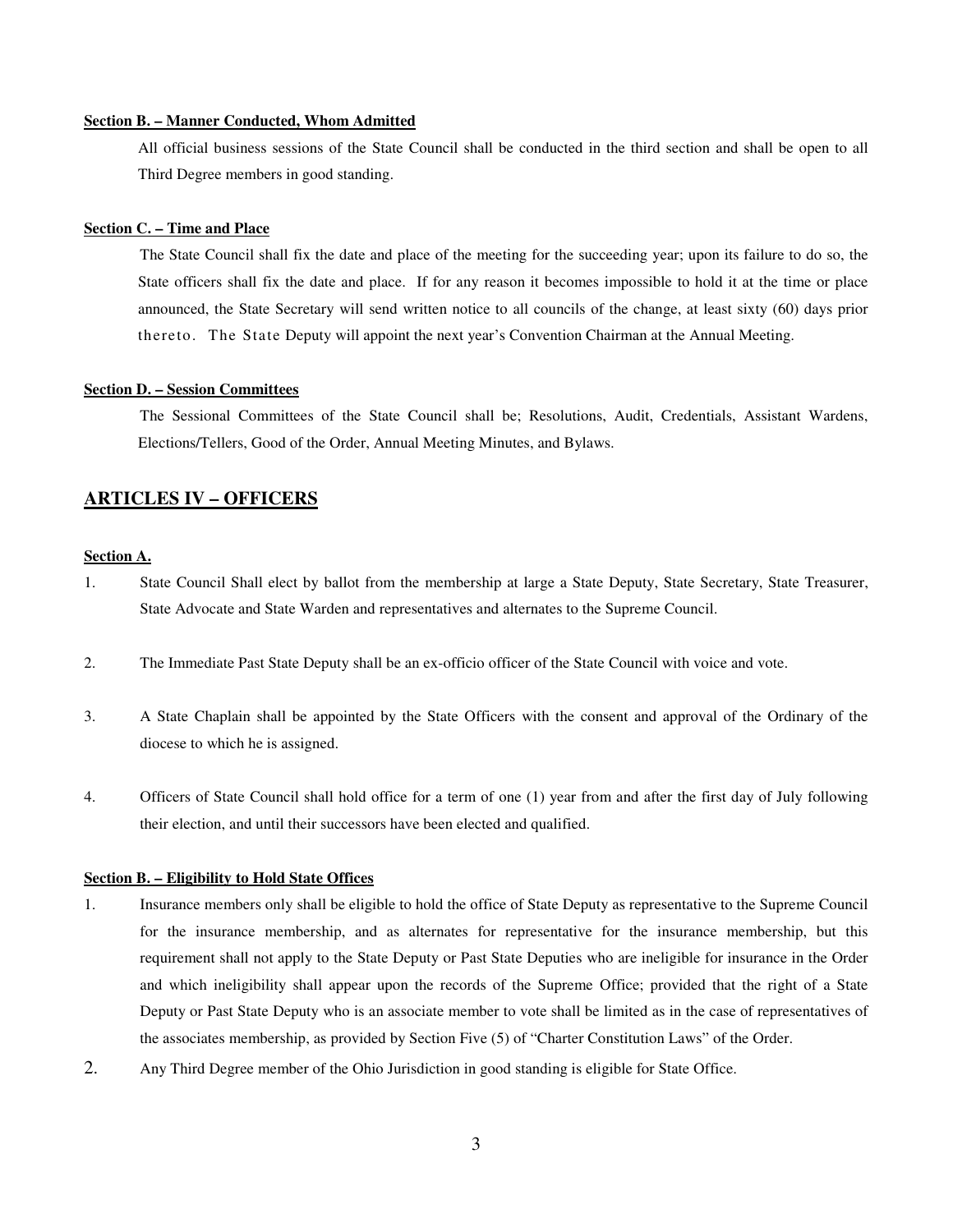## **Section C. – Duties of State Officers**

 The duties of the respective office shall be those provided by the Constitution and Laws of the Knights of Columbus, these bylaws, and such other duties as the State Council may direct.

1. **State Deputy:** The State Deputy shall be the chief executive office of the Order in Ohio and the representative of the Supreme Board of Directors and the Supreme Knight. The State Deputy shall preside at all meetings, which he attends of the State Council. He shall appoint all committees, unless otherwise determined by the State Council, and may appoint special committees between annual sessions when the exigencies of the circumstances demand such. He shall be an ex-officio, a member of all committees. He shall set up districts in his jurisdiction and appoint District Deputies therein, subject to the approval of the Supreme Knight, to administer the programs of the Order and State. He shall also perform such other duties required by the laws of the Supreme Council pertaining to State Deputies.

The State Deputy shall approve all invoices to be paid from State Council funds. All State Council checks are to be signed by the State Deputy and one of the two other State Fiscal Officers – State Secretary or State Treasurer. In the case of a prolonged absence of the State Deputy, the State Secretary and State Treasurer may co-sign checks drawn on the State Council. The State Deputy shall make a written report on the condition of the Order within the State of Ohio to the State Council at its Annual Meeting. The State Deputy shall supervise the exemplification of the Knighthood (Third) degree within the State of Ohio.

2.

The State Deputy (or incoming State Deputy) shall prepare, with the assistance of the State Secretary (or incoming State Secretary) and State Treasurer (or incoming State Treasurer), a budget of all revenues and expenses of the Ohio State Council for its fiscal year operation (May 1 to April 30) of the current year. The projected budget will be available to all Delegates attending the annual State Convention along with the Audited Financial Reports. The projected budget shall be presented in a format which itemizes accounts in the same detail as the Audited Financial Reports.

3. **State Secretary**: The State Secretary shall act as recorder at the Annual Meeting of the State Council, appointing any necessary assistants. He shall prepare and furnish credential forms for the Annual Meeting to the Grand Knight of each council on or before the 15<sup>th</sup> of March of each year. He shall have the proceedings of the State Convention recorded and furnish written minutes of same to the State Deputy. He shall, in the absence of the State Deputy, call the Annual Meeting to order and preside.

He shall send notices of all assessments to Subordinate Councils. He shall maintain and provide all financial records required by the State Council's outside audit firm. He shall perform such other duties as may be imposed by the State Deputy or the State Council.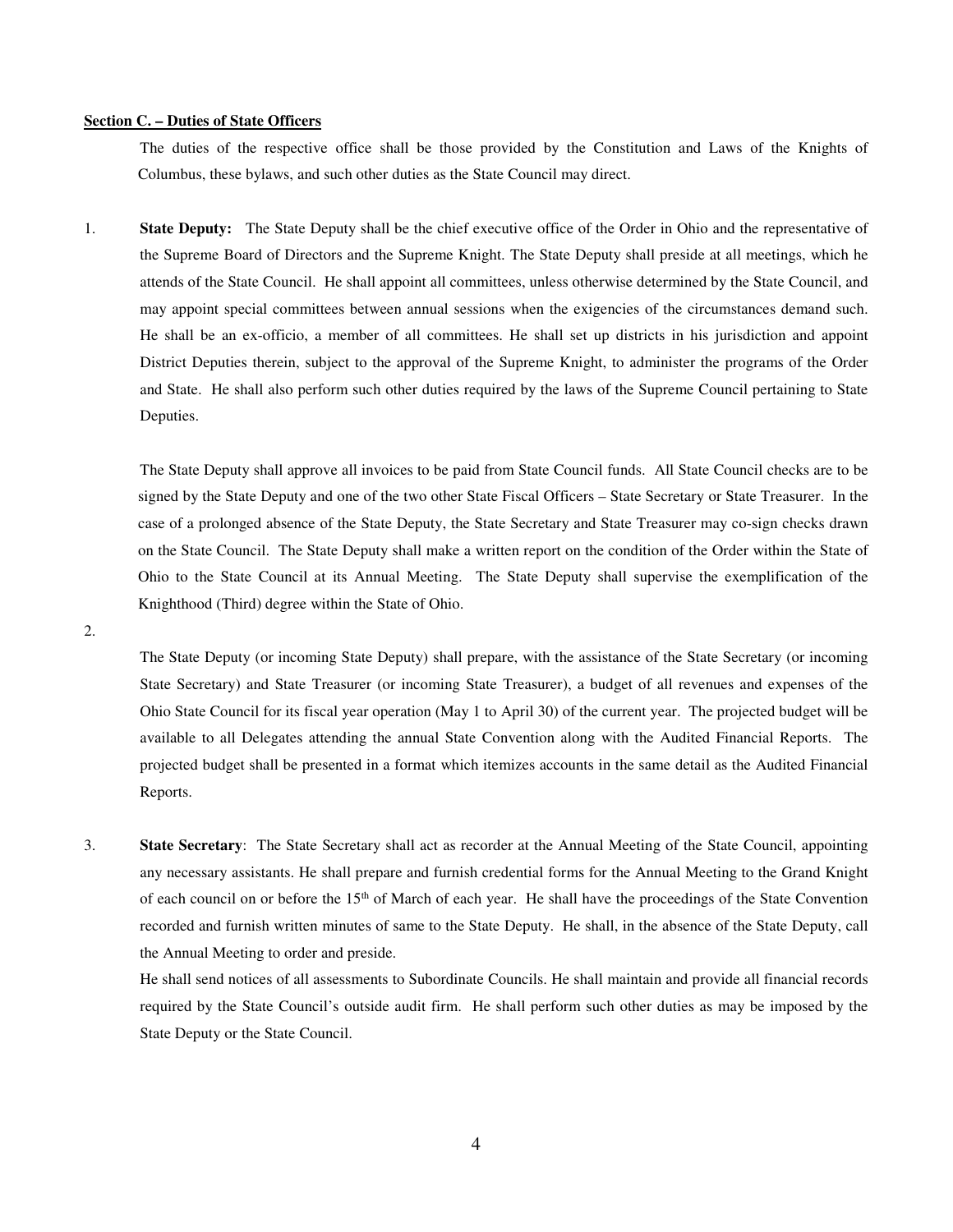- 4. **State Treasurer:** The State Treasure shall be custodian of all funds and securities of the State Council. He shall receive all monies, keep a true and accurate account thereof, and forthwith deposit the same. He shall give bond in the amount of fifty thousand dollars (\$50,000) or such additional sum as may be directed by the State Deputy or the State Council. The premium on such bond shall be paid by the State Council. He shall perform such other duties as may be imposed by the State Deputy or the State Council.
- 5. **State Advocate:** The State Advocate shall be the "legal adviser" to the State Council and the State Officers in all matters pertaining to the Order that shall be referred to him. He shall be the Chairman of the Resolutions Committee. He shall perform such other duties as may be imposed by the State Deputy or the State Council.
- 6. **State Warden**: The State Warden shall have charge of all the State Council property and keep the same in proper condition for all State Council Meetings. He shall be Chairman of the Assistant Wardens Committee and instruct his Assistant Wardens, at the State Convention, to make sure that all members are in possession of a current third degree membership card. He shall perform other duties as the State Deputy or the State Council requires.
- 7. **State Chaplain**: The State Chaplain shall have supervision over all spiritual matters in connection with the State Council.
- 8. **Employment of Qualified Personnel:** The State Deputy upon the approval of the State Officers shall employ qualified personnel, within the limits of the budget, as are required to expedite the fiscal and general programming of state and subordinate council business.

#### **Section D. – Authority**

The officers and members of the State Council shall have the authority to do all things necessary in performing their duties and administering the power provided by the laws of the Order and these bylaws. Any action in conflict with the laws of the Order and these bylaws shall be void.

#### **Section E – Vacancies – How Filled**

 Appointments to fill vacancies in any office of the State Council shall be made for the unexpired term by the State Officers. In case of any vacancy in the office of alternated to the Supreme Council, such vacancy shall be filled by an appointment made by the State Deputy. The appointment to fill a vacancy in the office of State Chaplain shall be made with the approval and consent of the Ordinary of the diocese to which he is assigned.

## **ARTICLE V – FINANCES**

#### **Section A. – Assessments, How Made and When Payable**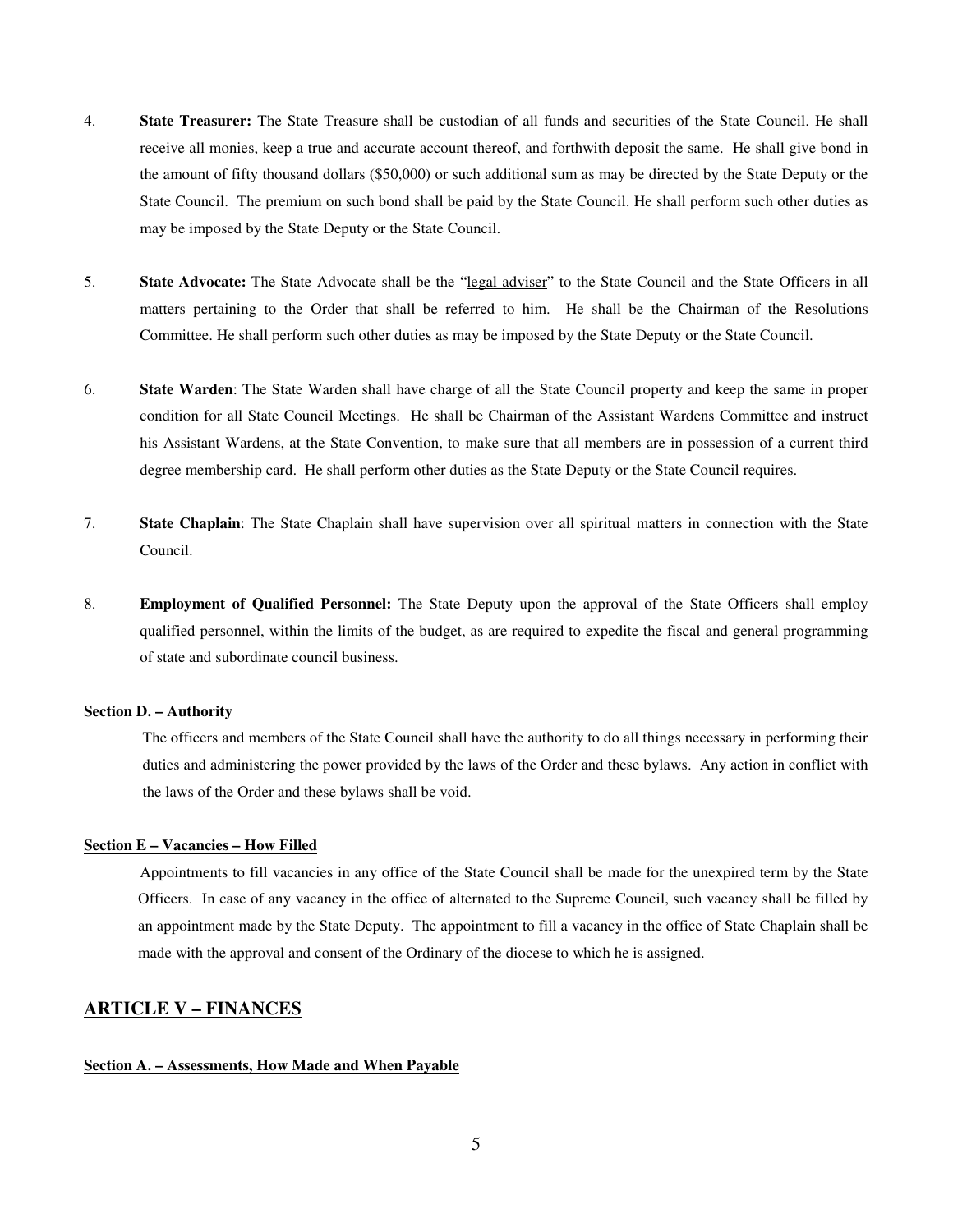For the purpose of defraying the expenses and obligations of the State Council, there shall be levied against, and annually collected from all Ohio Councils, except College Councils whose membership is comprised of a majority of full time college students, a per capita assessment based on the number of members of the respective council as of the first day of May of the current year, as shown by the records of the Supreme Secretary. The State Secretary shall obtain from the Supreme Secretary and present to the State Council meeting, a report showing the number of members of each council as of said date.

The per capita assessment for inactive insurance members will be levied at an amount less than that of an active insurance member and when added with the Supreme Council per capita and Catholic Advertising assessments may not exceed but may equal that of the Supreme Council Inactive Insurance Member Rebate.

#### **Section B.**

 All assessments levied by the State Council shall be due and payable within ninety (90) days after the adjournment of the meeting at which the same are levied. Immediately following the adjournment of the meeting of the State Council, the State Secretary shall send to each Subordinate Council a notice showing the amount of its assessment.

## **Section C.**

 All monies owing to the State Council by the Subordinate Councils and members shall be paid to the state by draft, check or money order, payable only to the "Ohio State Council, Knights of Columbus" Immediately upon receipt of any payment, the State Secretary shall make an entry thereof on his records and forward the payment to the State Treasurer.

#### **Section D.**

 The Secretary of the Ohio State Council of the Knights of Columbus shall credit all payments received from the subordinate Councils on account of "State Per Capita Tax" to the oldest delinquent account of such council.

#### **Section E.**

All funds of the State Council shall be deposited by the State Treasurer in a bank or banks to the account of the Ohio State Council, Knights of Columbus. Only such depositaries shall be used as shall be first approved and designated by the State Deputy. A detailed listing of all deposits shall be forwarded by the State Treasurer to the State Deputy within thirty (30) days thereof.

#### **Section F. – Officer Expense Reimbursement**

 All State Officers shall receive per diem, mileage, and necessary travel expenses when engaged in State Council business.

## **Section G. – Reimbursement**

1. The per diem allowance for all state appointed and/or elected personnel engaged in the business of the Ohio State Council shall be forty-five dollars (\$45) per day on all days required to attend meetings or perform any other duties at the request of the State Deputy.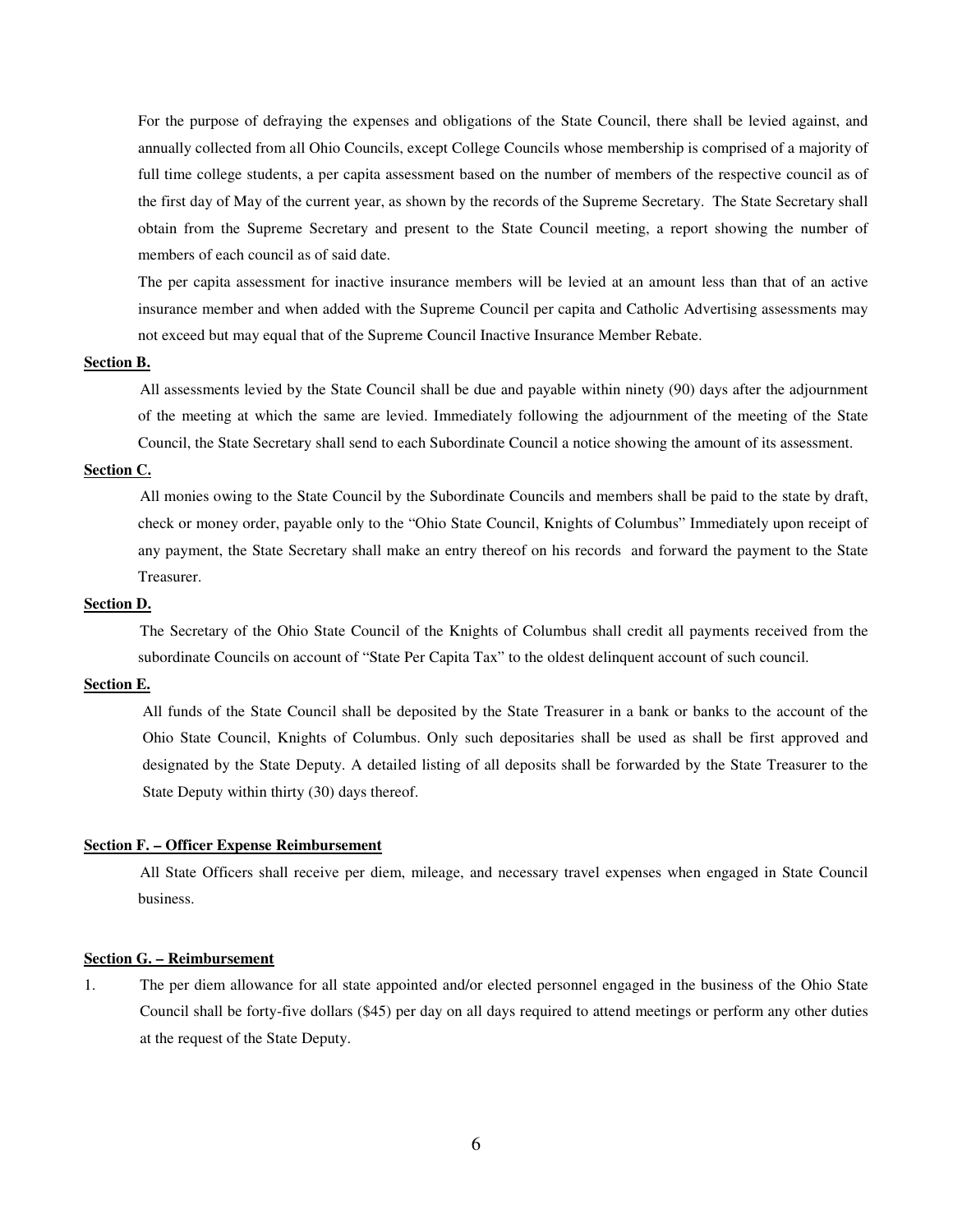The mileage allowance for all state appointed and/or elected personnel engaged in the business of the Ohio State Council at the request of the State Deputy shall be Forty-Five cents  $(45¢)$  per mile for the round trip miles between the city of residence and place of duty by the most direct route.

2. The per diem allowance for all delegates to the Annual State Convention shall be forty-five dollars (\$45) per day on all days required to attend official meetings or perform any other duties at the request of the State Deputy.

The mileage allowance for all delegates to the Annual State Convention shall be Forty-Five cents  $(45¢)$  per mile for round trip miles between the city of residence and place of convention, by the most direct route. All money for per diem or mileage due delegates to the State Convention will be paid directly to the delegate's home council. No monies will be paid unless the individual roll call cards for each session are properly presented and all council assessments are paid in full.

3. No member shall receive more than one per diem or mileage allowance for any official event.

#### **Section H. – Financial Audit and Review**

The State Council Officers shall cause all financial books and records of the State Council and affiliated units to be audited annually by a certified or chartered public account who shall provide a written opinion on the condition of said State Council and affiliated units. A copy of the written opinion, including financial statements, shall be made a part of State Council's Convention Proceedings.

The State Deputy shall appoint an Audit Committee, Consisting of twelve (12) delegates and chair, who will receive and review the report of the State Council's certified accountant as well as the State Council's financial records and report to the Convention delegates as to their findings.

# **ARTICLE VI – ELECTIONS**

## **Section A. – Order of Elections**

- 1. Elections of all State Officers shall be by nomination made from the floor by a delegate. State Officer, Past State Deputy, or District Deputy, and by ballot, as herein provided. In the event of a contest, all elections of State Officers shall be by printed ballots prepared by the Election/Tellers Committee. A majority of the ballots cast shall be required to elect an office. In the event there is no contest of an office, the election may be by voice vote.
- 2. Supreme Delegates and Alternates shall be selected as follows:
	- A. The State Deputy and the Immediate Past State Deputy, in the absence of the Immediate Past State Deputy, his nearest predecessor who reside in Ohio, shall be Supreme Delegates by virtue of their office.
	- B. The entire Convention shall nominate and elect all other Supreme Delegates and Alternates.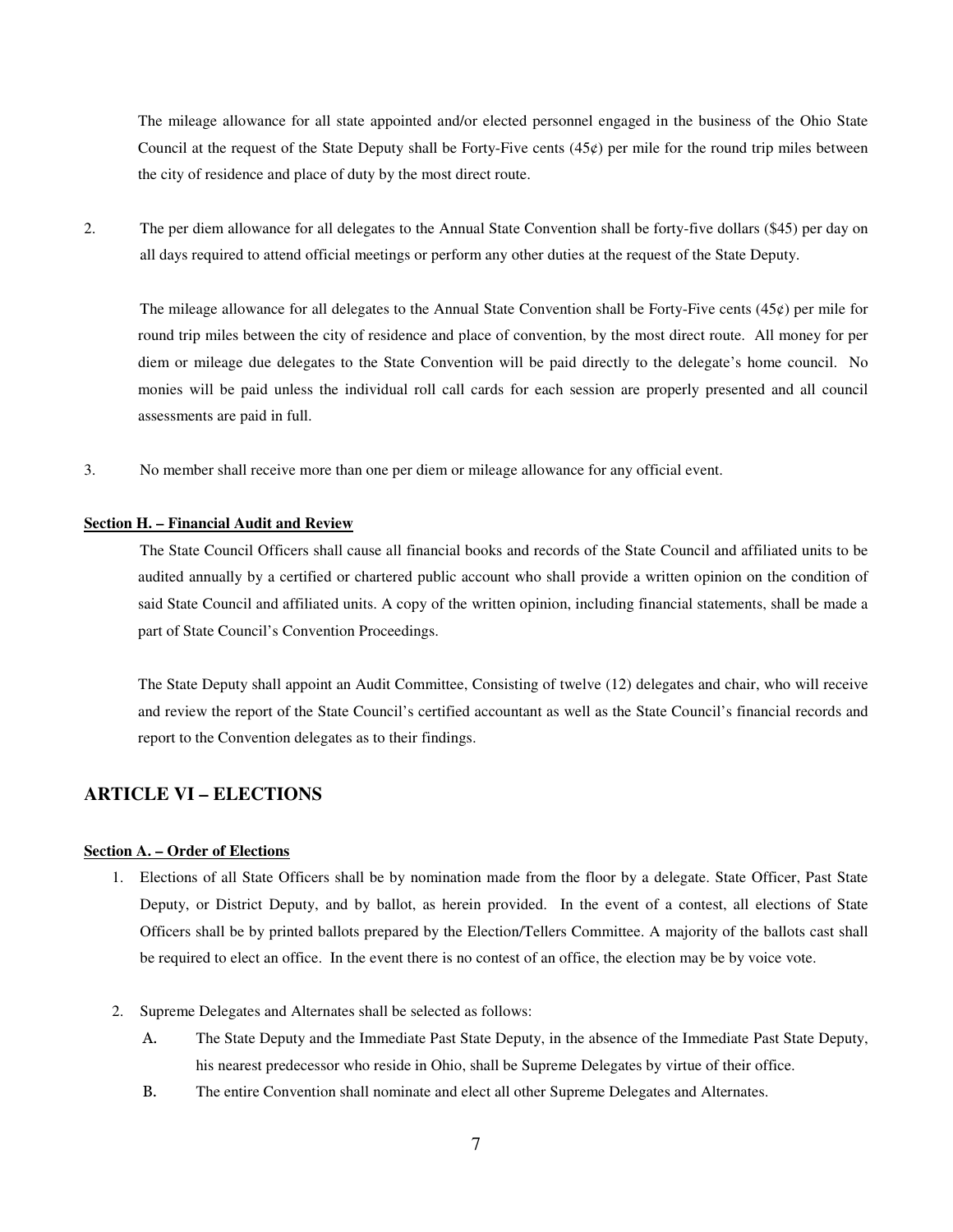#### **Section B. – Election/Tellers Committee**

 Twelve (12) Election/Tellers Committee members shall be appointed by the State Deputy. They shall inspect the ballot box, supplied by the State Warden, individually, prior to the election and in front of all delegates. The box shall then be locked by the Chairman. They shall stand next to the ballot box and verify each delegate as he ballots. After the balloting, the Committee shall retire to a secure room, provided for such purposes and count the ballots. They shall report the result directly to the Presiding Officer who shall announce the results to the assembled Convention Delegates. Ballots shall be destroyed immediately upon the certification of the selection by the State Secretary.

#### **Section C. – Disputes and Ties**

All questions arising as to the validity of any ballot shall be finally determined by the majority vote of the Election/Tellers Committee. In the event of a tie vote, a decision may be reached by lot, and agreed to by the interested candidates.

#### **Section D. –Manner of Balloting**

The State Secretary shall call from the permanent roll as approved by the State Council and amended, the names of those entitled to vote, and as each name is called in council number order, that delegate will step forward to be verified and deposit his ballot in that ballot box, heretofore provided for such purpose.

## **ARTICLE VII -CONDUCT OF BUSINESS**

## **Section A. – Rules of Order**

 The rules contained in the current edition of Robert's Rules of Order Newly Revised shall govern the State Council in all cases to which they are applicable and in which they are not inconsistent with these bylaws and any special rules of order the State Council may adopt.

## **ARTICLE VIII –RULES OF ORDER**

## **Section A. – Privilege of the Floor**

 None but delegates, Officers of the State Council, District Deputies, and Past State Deputies shall be entitled to the floor except by permission of the Chair.

## **Section B. – Discussion on a Motion**

Discussion on any motion will be limited to five (5) minutes per speaker, three speakers per side of the motion, recognized by the Chair, at designated area with microphones for accurately recording the discussion.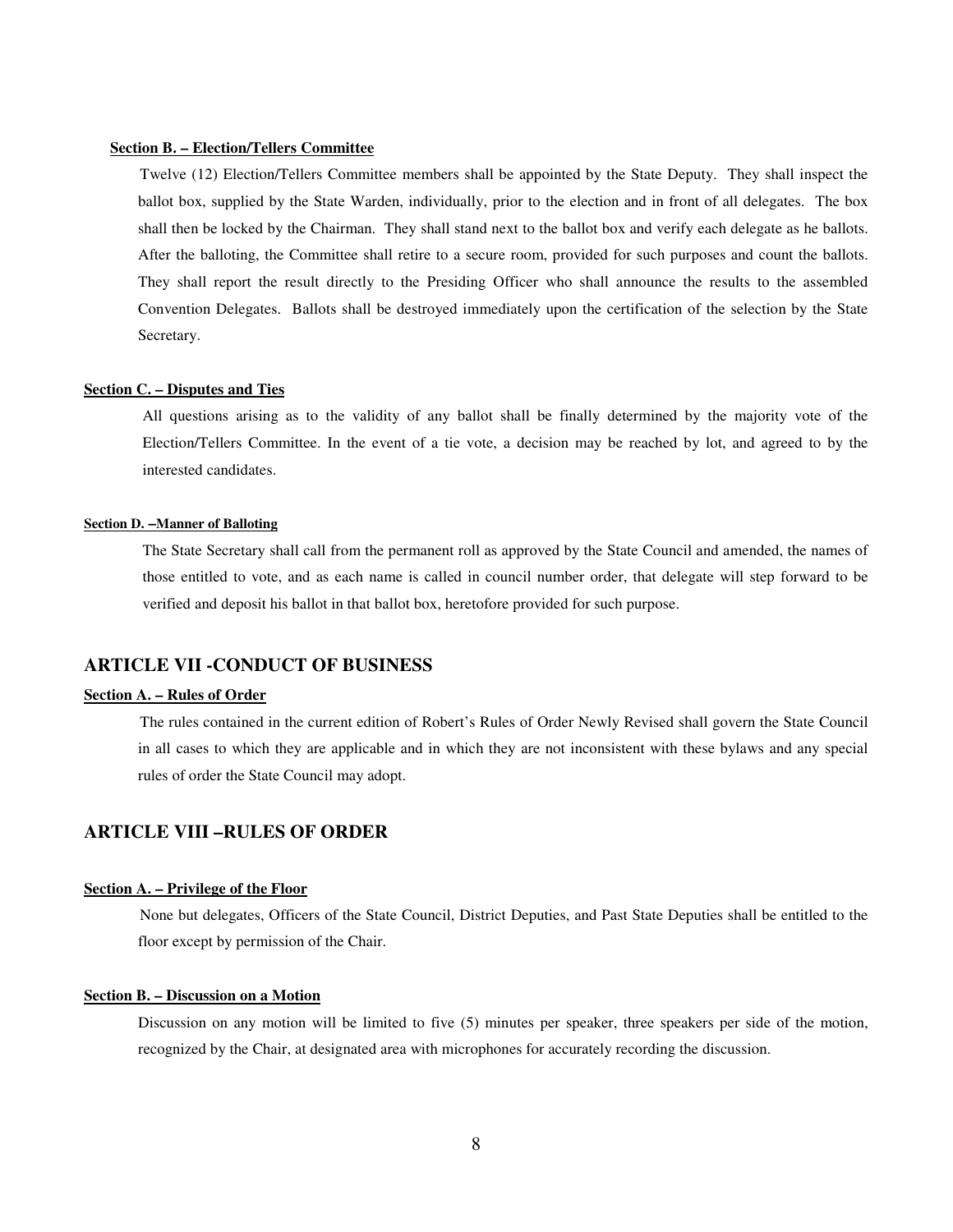When recognized by the Chair, the speaker shall state his name, his Council's name and number and shall be entitled to the floor for purposes of addressing the matter under consideration. The Chair may permit an additional two (2) speakers per side. Each member is allowed to address any matter under consideration only once.

#### **Section C.** – **Resolutions**:

 Resolutions regarding matters other any Bylaw Amendments, shall be presented to the State Secretary at least thirty (30) days prior to the Annual Convention. It must be submitted on Council Letterhead paper (8½" x 11") and be typewritten. The resolution must show the date the resolution was approved by the council and be sign by the Grand Knight attesting to the council vote. The State Deputy, State Officers, Subordinate Councils and Standing Committees of the State Council may present resolutions in the same manner set forth herein. Only resolutions submitted in the prescribed form will be recognized for presentation to the Resolutions Committee. The Resolution Committee shall review and make a recommendation on each properly submitted resolution to the State Convention. A majority vote is necessary for approval. Resolutions for Bylaw Amendments shall be presented in the same manner except they must be presented to the State Secretary at least sixty (60) days prior to the Annual Convention and required a two-third (2/3) vote to pass. Copies of all properly submitted resolutions to be voted upon shall be provided to all delegates upon registration at the State Convention.

#### **Section E. – Quorum**

A quorum shall be no less than the equivalent of all of the councils in the State of Ohio, less the inactive councils, and less councils who are delinquent in state per capita. The number of councils in good standing shall be divided by three revealing the number of delegates required for the quorum.

# **ARTICLE IX – EFFECTIVE DATE –ADMENDMENT TO BYLAWS**

## **Section A.**

These bylaws shall take effect upon approval by The Supreme Board of Directors.

## **Section B.**

 The bylaws may be amended at any regular meeting of the State Council by a two/thirds (2/3) vote, provided that the amendment has been submitted, in writing, to the State Secretary at least sixty (60) days prior to the State Meeting. Each Grand Knight shall be furnished with a copy of proposed bylaw amendments at least thirty (30) days prior to the State meeting.

#### **Section C.**

Any amendment to these bylaws shall not take effect until approved by the Supreme Board of Directors

Approved by Supreme Council Board of Directors - 1995

Approved by Supreme Board of Directors - 1998

Approved by Supreme Board of Directors - Feb. 2002

Approved by Supreme Board of Directors - Oct. 2002

Approved by Supreme Board of Directors - Jan, 2004